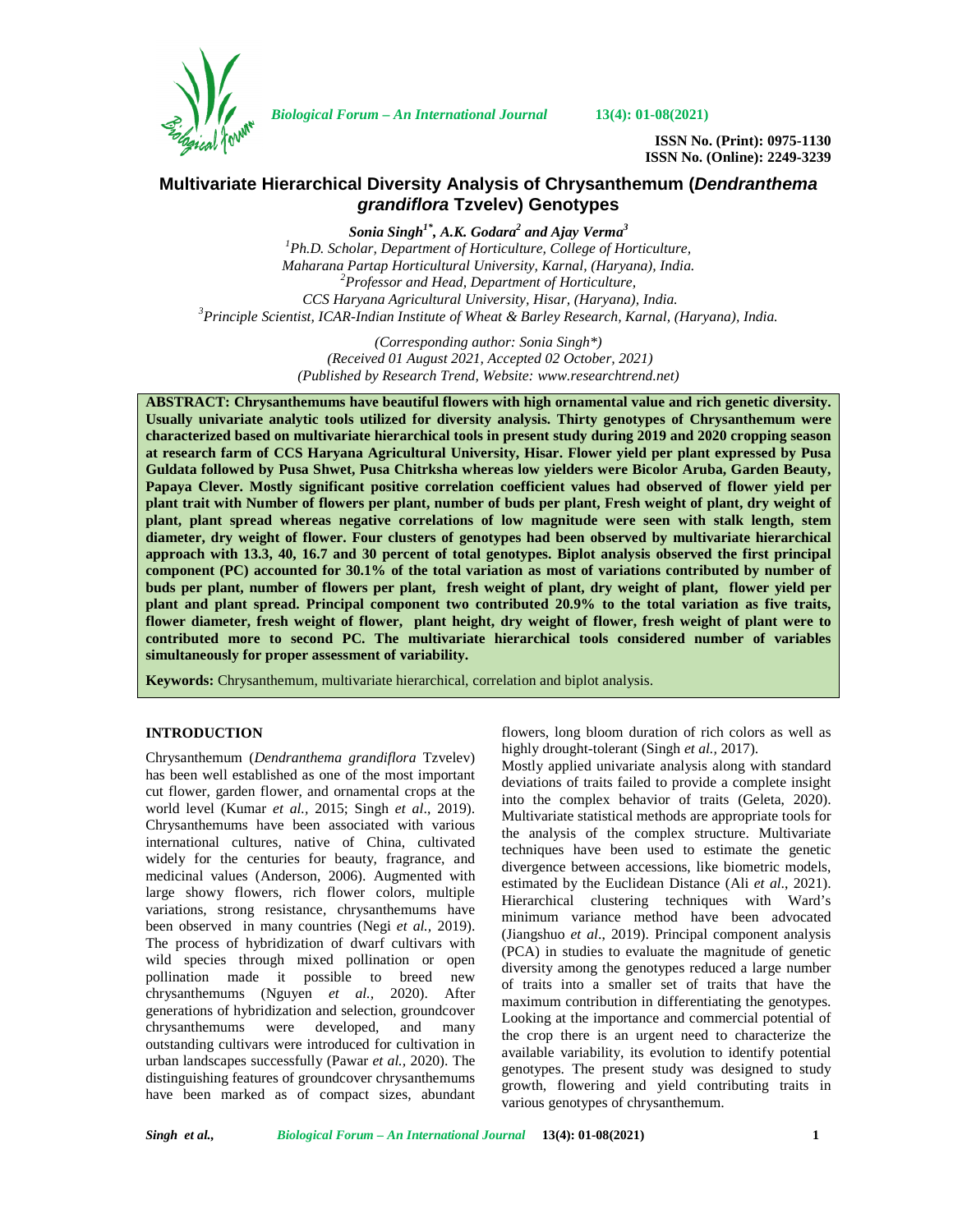### **MATERIALS AND METHODS**

The thirty genotypes of Chrysanthemum were evaluated at CCS Haryana Agricultural University, Hisar situated at 29°10′North latitude and 75°46′East longitude with an elevation of 215.2 meters above Mean Sea Level. Genotypes were evaluated under field trials in randomized block design with three replications during 2019 and 2020 cropping seasons. The sowing was done in 1.5m  $\times$  1.5m plot size with 30cm  $\times$  30cm spacing. The soil of the experimental site was alkaline (pH 8.5) having  $5.1g \text{ kg}^{-1}$  organic carbon and 130 kg available nitrogen ha<sup>-1</sup>. Well rotten farmyard manure @ 5 kg/m<sup>2</sup> was uniformly mixed as a basal dose in the soil a<br>Fink Cloud (Fig. 1a). fortnight before transplanting of seedling. The fertilizers were applied  $@ 10: 8: 8 g m<sup>-2</sup>$  of nitrogen, phosphorus and potassium. Half quantity of nitrogen and full phosphorus and potassium was applied before transplanting while the remaining half dose of nitrogen was applied after one month transplanting. The observations on plant height (cm), plant spread (cm), stem diameter (cm), stalk length (cm), number of primary branches/plant , fresh weight of plant (g), dry weight of plant (g), days taken to first flower bud, days taken to first flower opening, duration of flowering(days), number of buds per plant, number of flowers per plant, flower diameter (cm), fresh weight of

flower (g), dry weight of flower (g), flower yield/plant (g) were recorded. The data obtained on various characters were subjected to multivariate hierarchical analytic, association and biplot graphical tools.

### **RESULTS AND DISCUSSION**

## **1. First year of study (2018-19)**

**Divergence of traits.** Significant variation observed among the genotypes for all the important traits as elucidated in Radar charts (Joshi *et al.,* 2010). Pusa Sona and Golden splendor showed maximum difference of plant height. Pin Pong Yellow showed maximum values for plant spread while minimum obtained by Orange Dazzle achieved minimum value for days taken to first flower bud while more by Bicolor Aruba. Earlier days of flowering seen for Pusa Aditya and Star Yellow took large number of days. Maximum number of flowers was for Pusa Sona whereas Orange dazzle had only minimum flowers among all the genotypes. Minimum number of days taken for first flower opening by Pusa Sona while maximum days showed by Pusa Splendar. Red Bolaro exhibited flowers of lest weight and flowers of more weight achieved by Pusa Guldata (Fig. 1b). Similar behavior of both genotypes was also observed for dry weight of plants.

#### **Description of important morphological traits.**

| Plant<br>height<br>(c <sub>m</sub> ) | Plant<br>spread<br>(c <sub>m</sub> ) | Stem<br>diameter<br>(c <sub>m</sub> ) | <b>Stalk</b><br>length<br>(cm) | Number of<br>primary<br>branches/plant | Fresh<br>weight<br>of plant of plant<br>(g) | Dry<br>weight<br>(g) | Davs<br>taken to<br>first<br>flower<br>bud | Davs<br>taken to<br>first<br>flower<br>opening | Duration of<br>flowering (days) | Number<br>of buds<br>per plant | Number<br>of flowers<br>per plant | Flower<br>diameter<br>(cm) | Fresh<br>weight<br>οt<br>flower<br>(g) | Drv<br>weight<br>οt<br>flower<br>(g) | Flower<br>vield/plant<br>(g) |
|--------------------------------------|--------------------------------------|---------------------------------------|--------------------------------|----------------------------------------|---------------------------------------------|----------------------|--------------------------------------------|------------------------------------------------|---------------------------------|--------------------------------|-----------------------------------|----------------------------|----------------------------------------|--------------------------------------|------------------------------|
| PH                                   | PS                                   | <b>SD</b>                             | $\sim$<br>-SL                  | PB                                     | PFW                                         | PDW                  | <b>DFBL</b>                                | DFLR                                           | DUF                             | NB                             | <b>NFF</b>                        | FD                         | FWT                                    | DWT                                  | <b>FYP</b>                   |

| Pusona            | Starvllo        | Pusacntr         | Thichq                  | Pguldta                 | Strwhite          | Pushwt                   | Pusadity         | Tatacntr        | Pchitrksh         | Whitgdgt               | Biclrarba        | Pingpylo           | Redborlo            | Orngedz          |
|-------------------|-----------------|------------------|-------------------------|-------------------------|-------------------|--------------------------|------------------|-----------------|-------------------|------------------------|------------------|--------------------|---------------------|------------------|
| Pusa Sona         | Star<br>Yellow  | Pusa<br>`entnarv | Thichn<br><b>Dueen</b>  | Pusa Guldata            | Star White        | Pusa<br>Shwet            | Pusa<br>Aditva   | Tata<br>Century | Pusa<br>Chitrksha | White<br><b>Tadget</b> | Bicolor<br>Aruba | Pin Pong<br>Yellow | Red Borolo          | Orange<br>Dazzle |
| Pinksens          | Potnzapi        | Prollima         | Papyacly                | Greenbtn                | Clscbeut          | <b>Biscutpr</b>          | Pinkclou         | Hldghti         | Hydc              | <b>Brighty</b>         | Rglmour          | Mvur               | <b>Goldnspl</b>     | Grdbeutv         |
| Pink<br>Sensation | Potenza<br>Pink | Purple<br>Lima   | Papaya<br><b>Tlever</b> | Green Button<br>Lorenzo | Classic<br>Beauty | <b>Biscuit</b><br>Parcei | Pink<br>$C$ loud | Haldighati      | HYDC12            | Bright<br>ellow        | Red<br>Glamour   | Mayur              | Golden<br>Splendour | Garden<br>Beauty |

**Details of genotypes considered for the study.**



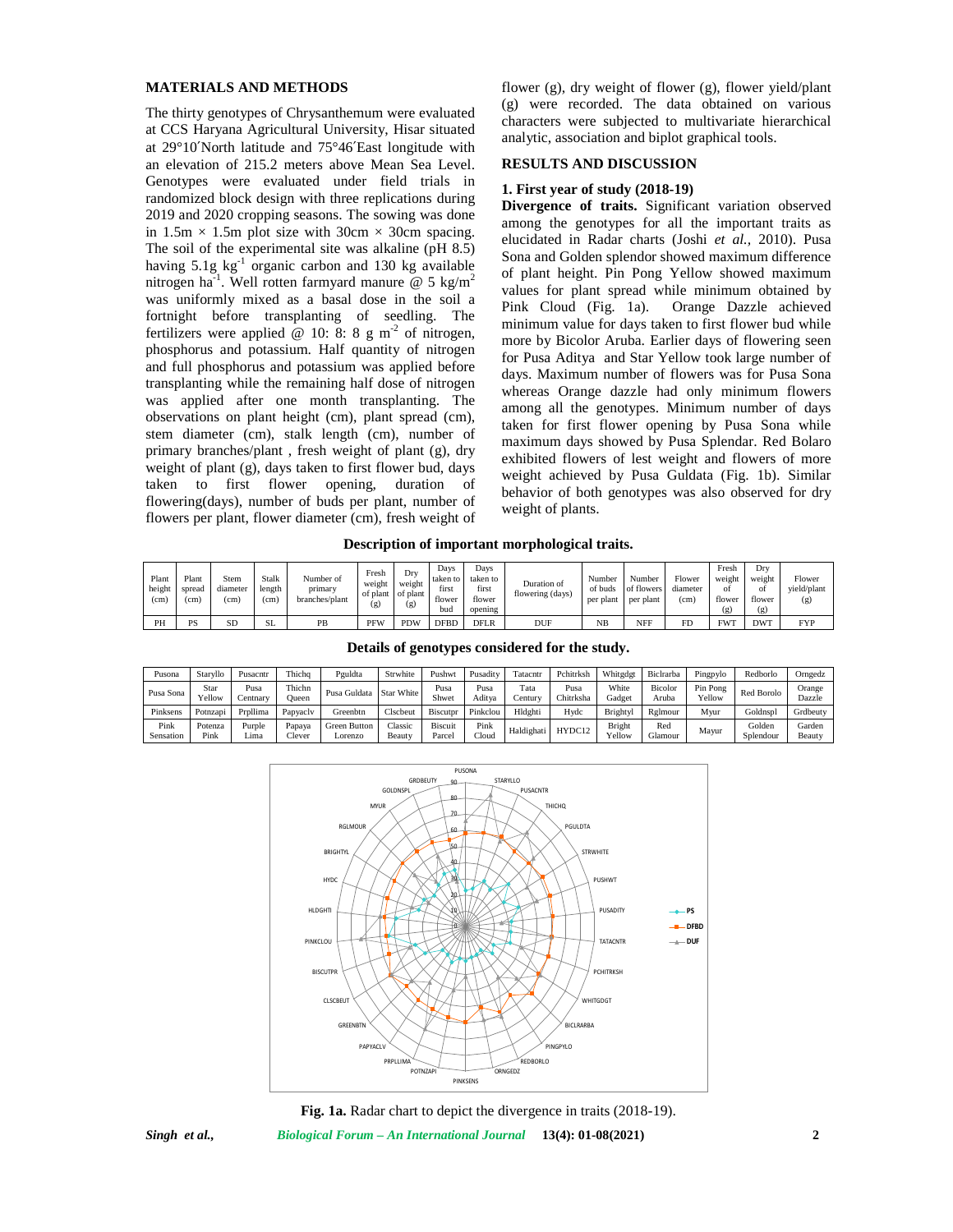

**Fig. 1b.** Radar chart to explore the divergence in traits (2018-19).

**Table 1: Loadings of traits as per Principal components (2018-19).**

| <b>Traits</b>                      | PC1       | PC2       |
|------------------------------------|-----------|-----------|
| Plant height                       | 0.0441    | 0.3486    |
| Plant spread                       | 0.2699    | 0.1284    |
| Stem diameter                      | 0.0000    | 0.0859    |
| Stalk length                       | $-0.2681$ | 0.1620    |
| Number of primary branches/plant   | 0.2389    | $-0.0617$ |
| Fresh weight of plant              | 0.3571    | 0.2540    |
| Dry weight of plant                | 0.3446    | 0.2465    |
| Days taken to first flower bud     | 0.1658    | 0.2393    |
| Days taken to first flower opening | 0.0423    | 0.1454    |
| Duration of flowering              | 0.0479    | 0.2236    |
| Number of buds per plant           | 0.4156    | $-0.1518$ |
| Number of flowers per plant        | 0.4119    | $-0.1570$ |
| Flower diameter                    | $-0.0980$ | 0.4629    |
| Fresh weight of flower             | $-0.1378$ | 0.4253    |
| Dry weight of flower               | $-0.1905$ | 0.3002    |
| Flower yield/plant                 | 0.3333    | 0.1946    |
| Per cent variation                 | 30.05     | 20.82     |

More flower yield per plant expressed by Pusa Guldata followed by Pusa Shwet, Pusa Chitrksha whereas low yielders were Bicolor Aruba, Garden Beauty, Papaya Clever etc. These variations in growth and flower characters may be attributed to genetic makeup of genotypes (Singh *et al.*, 2017; Negi *et al.,* 2019).

**Association analysis.** A matrix of simple correlation coefficients between the selected traits were computed and presented in Table 2. Mostly significant positive correlation coefficient values had observed of flower yield per plant trait with number of flowers per plant, number of buds per plant, fresh weight of plant, dry weight of plant, plant spread whereas negative correlations of low magnitude were seen with stalk length, stem diameter, dry weight of flower (Uddin *et al.,* 2015; Negi *et al*., 2015). Direct correlation of dry weight of flower observed with flower diameter, duration of flowering, stalk length, plant height and indirect with number of flowers per plant, number of buds per plant, number of primary branches per plant, days taken to first flower opening trait. Trait number of flowers per plant expressed positive perfect correlation value with number of buds per plant and positive with fresh weight of plant, dry weight of plant, number of primary branches/plant, plant spread along with negative for stalk length.

Number of buds per plant expressed positive relationship with number of primary branches/plant, fresh weight of plant, dry weight of plant, plant spread as well negative with stalk length. Only weak correlation exhibited by duration of flowering except of moderate with days taken to first flower opening. Positive relationship of plant spread with plant height, number of primary branches per plant with plant spread, fresh weight of plant with plant spread, dry weight of plant with fresh weight of plant and plant spread, days taken to first flower bud with fresh weight of plant & dry weight of plant, days taken to first flower opening with plant spread & days taken to first flower bud also observed (Prabhu *et al.*, 2018). However, the negative values of association ships were fresh weight of plant with stalk length, duration of flowering with days taken to first flower opening & stem diameter, number of buds per plant with stalk length, days taken to first flower opening & plant height, flower diameter with number of flowers per plant, number of buds per plant, number of primary branches/plant, fresh weight of flower with plant spread, stem diameter, number of primary branches per plant, days taken to first flower opening, number of buds per plant & number of flowers per plant, dry weight of flower with plant spread, stem diameter, flower diameter, days taken to first flower opening, number of buds per plant & number of flowers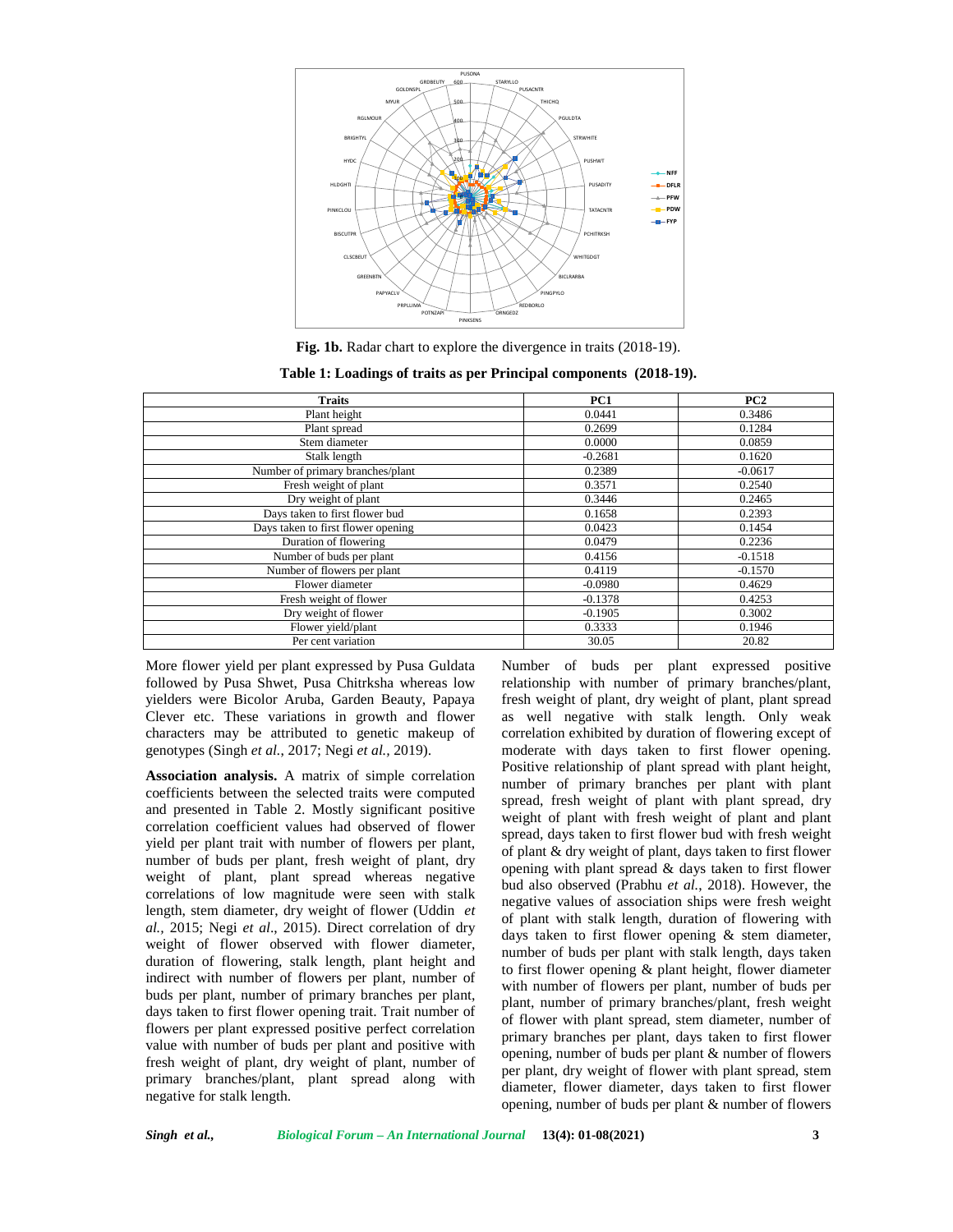per plant, dry weight of flower with plant spread, stem diameter, number of primary branches/plant, fresh weight of plant, days taken to first flower opening, number of buds per plant & number of flowers per **Multivariate Hierarchical clustering.** Using a univariate statistical analysis and standard deviations for each one of trait does not provide a complete insight into the complex analysis (Reddy *et al*., 2016). Multivariate statistical methods are appropriate tools for the analysis of the complex structure. The hierarchical plant, lastly of flower yield per plant with stem diameter, stalk length, days taken to first flower opening & dry weight of flower (Baskaran *et al.,* 2016).

cluster analysis is a simple way of grouping the set of selected genotypes as per their similarities based on 15 morphological variables. Four clusters of genotypes had been observed four, twelve, five, nine amounts to 13.3, 40, 16.7 and 30 percent of total genotypes (Fig. 2).



**Fig. 2.** Multivariate hierarchical clustering of genotypes by Ward's method (2018-19).

|             | <b>PS</b> | SD        | SL        | <b>PB</b> | <b>PFW</b> | <b>PDW</b>                                                                      | <b>DFBD</b> | <b>DFLR</b> | <b>DUF</b> | NB     | NFF                                              | FD     | <b>FWT</b> | <b>DWT</b>                                              | <b>FYP</b> |
|-------------|-----------|-----------|-----------|-----------|------------|---------------------------------------------------------------------------------|-------------|-------------|------------|--------|--------------------------------------------------|--------|------------|---------------------------------------------------------|------------|
| PН          | 0.4536    | $-0.0801$ | 0.1381    | 0.0913    | 0.2966     | 0.2801                                                                          | 0.2689      | 0.3047      | 0.1636     |        | $-0.1939$ $-0.1848$ $0.3723$                     |        | 0.3043     | 0.1903                                                  | 0.1927     |
| <b>PS</b>   |           | 0.2298    | $-0.0864$ | 0.4492    | 0.4600     | 0.4077                                                                          | 0.1129      | 0.4493      | 0.0553     | 0.3718 | 0.3676                                           | 0.0765 |            | $-0.1834$ $-0.3013$ 0.4536                              |            |
| SD.         |           |           | 0.1668    | 0.1010    | 0.1140     | 0.1327                                                                          | 0.0095      |             |            |        | $0.3303$ $-0.2005$ $-0.0918$ $-0.0892$ $-0.3476$ |        |            | $-0.0597 - 0.0858 - 0.1383$                             |            |
| SL.         |           |           |           | $-0.1633$ |            | $-0.4454$ $-0.3790$ $-0.0951$ $-0.1525$ $-0.1068$ $-0.6124$ $-0.6053$ $-0.3291$ |             |             |            |        |                                                  |        |            | $0.3648$ 0.1298 -0.1794                                 |            |
| PB          |           |           |           |           | 0.2693     | 0.1954                                                                          | 0.0283      | 0.0368      | 0.1081     |        |                                                  |        |            | $0.4406$   $0.4122$   $-0.1617$   $-0.2845$   $-0.3242$ | 0.2891     |
| <b>PFW</b>  |           |           |           |           |            | 0.9305                                                                          | 0.4287      | 0.1444      | 0.2044     |        | $0.5436 \mid 0.5293 \mid$                        | 0.2117 | 0.1820     | $-0.0872$ 0.6501                                        |            |
| <b>PDW</b>  |           |           |           |           |            |                                                                                 | 0.4627      | 0.1715      | 0.2301     | 0.5268 | 0.5148                                           | 0.1671 | 0.1321     | $-0.0894$ 0.6033                                        |            |
| <b>DFBD</b> |           |           |           |           |            |                                                                                 |             | 0.3601      | 0.0239     | 0.2192 | 0.2228                                           | 0.3306 | 0.0769     | 0.0395                                                  | 0.2870     |
| <b>DFLR</b> |           |           |           |           |            |                                                                                 |             |             | $-0.4732$  |        | $-0.1173$ $-0.1031$                              | 0.2935 |            | $-0.2243$ $-0.0231$                                     | $-0.0132$  |
| <b>DUF</b>  |           |           |           |           |            |                                                                                 |             |             |            | 0.0671 | 0.0364                                           | 0.1470 | 0.5178     | 0.2557                                                  | 0.3552     |
| NB          |           |           |           |           |            |                                                                                 |             |             |            |        | 0.9971                                           |        |            | $-0.3995$ $-0.4252$ $-0.4190$ $0.6686$                  |            |
| <b>NFF</b>  |           |           |           |           |            |                                                                                 |             |             |            |        |                                                  |        |            | $-0.4022$ $-0.4454$ $-0.4229$ 0.6604                    |            |
| FD          |           |           |           |           |            |                                                                                 |             |             |            |        |                                                  |        | 0.6685     | 0.5539                                                  | 0.1148     |
| <b>FWT</b>  |           |           |           |           |            |                                                                                 |             |             |            |        |                                                  |        |            | 0.5686                                                  | 0.2178     |
| <b>DWT</b>  |           |           |           |           |            |                                                                                 |             |             |            |        |                                                  |        |            |                                                         | $-0.0457$  |

**Biplot analysis.** Principal component analysis simplifies the complex data by transforming number of correlated variables into a smaller number of variables called principal components. The first principal component accounts for maximum variability in the data as compared to each succeeding component (Geleta, 2020). Scatter diagram was plotted to show the variation pattern. Mean value of each variable were standardized prior to cluster and principal component analysis to avoid the effects due to difference in scale. Results of the principal component analysis (PCA) indicated that the first two components were important in explaining the variation among the 30 studied genotypes and cumulatively accounted for 50.9% of the total phenotypic variation (Table 3).

The first principal component (PC) accounted for 30.1% of the total variation. It illustrated the variations in number of buds per plant, number of flowers per plant, fresh weight of plant, dry weight of plant, flower yield per plant and plant spread. Principal component two contributed 20.9% to the total variation. Six variables, flower diameter, fresh weight of flower, plant height, dry weight of flower, fresh weight of plant were to contribute more to second PC. Out of the 16 traits evaluated, 08 were found to contribute most to the first two principal components (Table 3) and were therefore considered important to discriminate. The biplot analysis is an appropriate method to analyse interaction between genotypes and traits and narrowing down the number of traits to the ones contributing a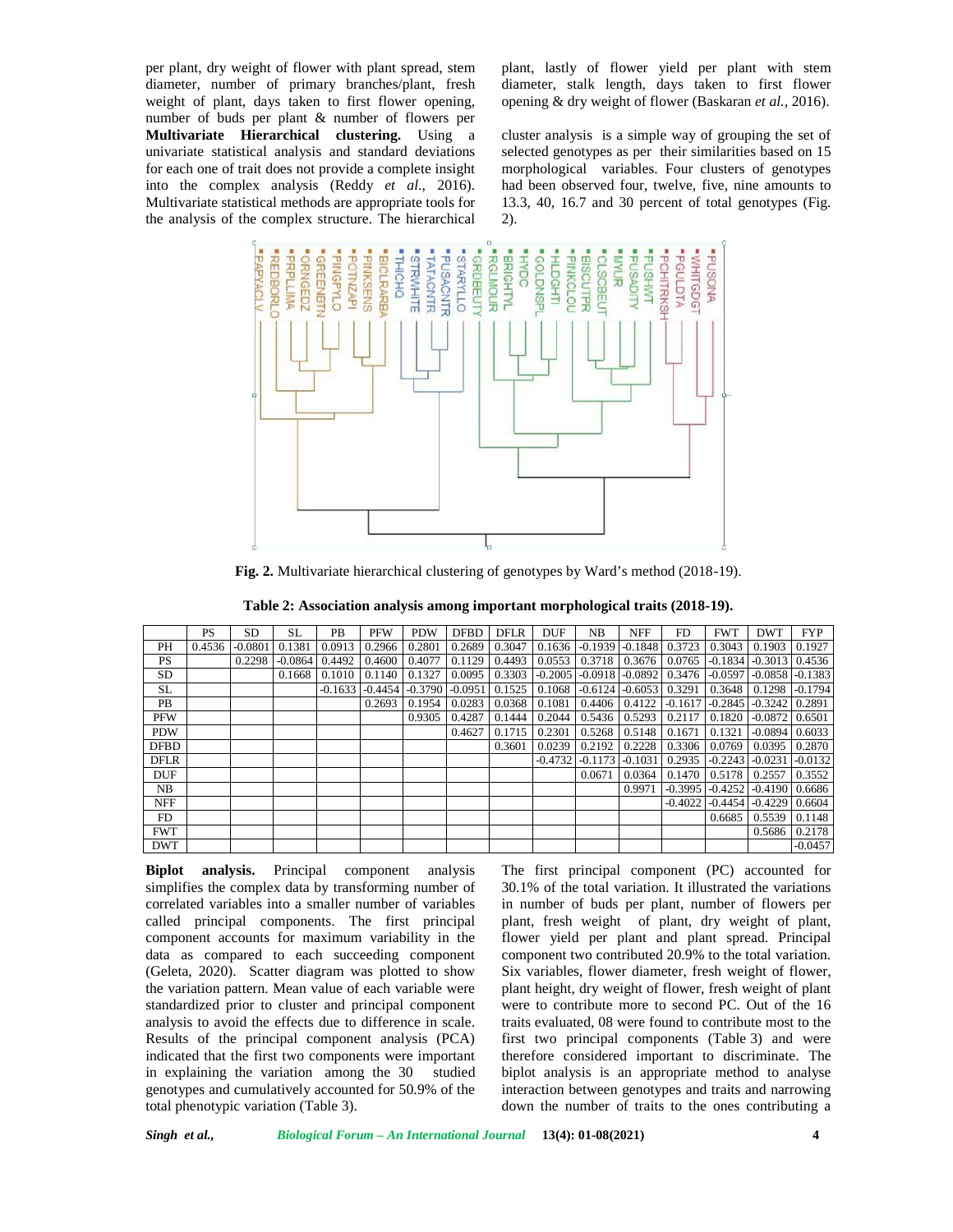major portion to the variability. The difference between the biplot origin and genotype position in the biplot is the vector length of the genotype and it is a measure of the distinctiveness of the genotype from other genotypes as reviewed by Pawar *et al.,* (2020). In the biplot vectors of traits showing acute angles are positively correlated whereas those showing obtuse or straight angles are negatively correlated and those with right angles have no correlation. The high positive correlation has been observed between number of buds per plant, number of flowers per plant, number of primary branches per plant at the same time among of plant spread, days taken to first flower bud, flower yield/plant, dry weight of plant, fresh weight of plant traits in other quadrant as well as among stalk length, dry weight of flower, fresh weight of flower traits (Fig. 3). Right angles also observed of plant height, duration of flowering, days taken to first flower bud traits with number of primary branches/plant, number of buds per plant, number of flowers per plant. Straight line angle of stalk length with number of flowers per plant showed no relationship. The genotypes having long length of the vector have higher or extreme values for one or more characters Pusa Guldata, Pusa Chitkarsh, Pusa Sona, Pin Pong Yellow. Selection among such genotypes may be performed either for further trials or for their use as parents in breeding programs.

| <b>Traits</b>                      | PC <sub>1</sub> | PC2       |
|------------------------------------|-----------------|-----------|
| Plant height                       | 0.0229          | 0.3399    |
| Plant spread                       | 0.2640          | 0.1973    |
| Stem diameter                      | 0.0202          | 0.1197    |
| Stalk length                       | $-0.3142$       | 0.1438    |
| Number of primary branches/plant   | 0.2431          | $-0.0100$ |
| Fresh weight of plant              | 0.3258          | 0.2925    |
| Dry weight of plant                | 0.3311          | 0.2770    |
| Days taken to first flower bud     | 0.0486          | 0.1392    |
| Days taken to first flower opening | 0.0338          | 0.1576    |
| Duration of flowering              | 0.0170          | 0.2244    |
| Number of buds per plant           | 0.4272          | $-0.0856$ |
| Number of flowers per plant        | 0.4236          | $-0.0912$ |
| Flower diameter                    | $-0.1424$       | 0.4002    |
| Fresh weight of flower             | $-0.1923$       | 0.3951    |
| Dry weight of flower               | $-0.2146$       | 0.3952    |
| Flower yield/plant                 | 0.2947          | 0.2559    |
| Per cent variation                 | 29.76           | 23.17     |



**Fig. 3.** Biplot analysis of genotypes and traits based on principal components (2018-19).

## **2. Second year of study (2019-20)**

**Divergence of traits.** Golden splendor and Pusa Sona showed maximum difference of values for plant height. Pink Cloud showed maximum values for plant spread while minimum obtained by Pin Pong Yellow (Fig. 4a). Orange Dazzle achieved minimum value for days taken to first flower bud while more days by Star white. Earlier days of flowering seen for Pusa Aditya while large number of days by Star Yellow. Maximum numbers of flowers were for PUSA Chitrksha whereas Star Yellow had only minimum flower among all the genotypes. Minimum days taken for first flower of opening by Pusa Sona genotype while maximum days showed by Star White. Least weight of fresh plant exhibited by Potenza Pink and of more weight by Pusa Guldata (Fig. 4b). Red Borolo and Pusa Guldata selected for dry weight of plants. More flower yield per plant expressed by Pusa Shwet followed by Pusa Guldata, Pusa Chitrksha whereas low yielders were Bicolor Aruba, Garden Beauty, Papaya Clever etc.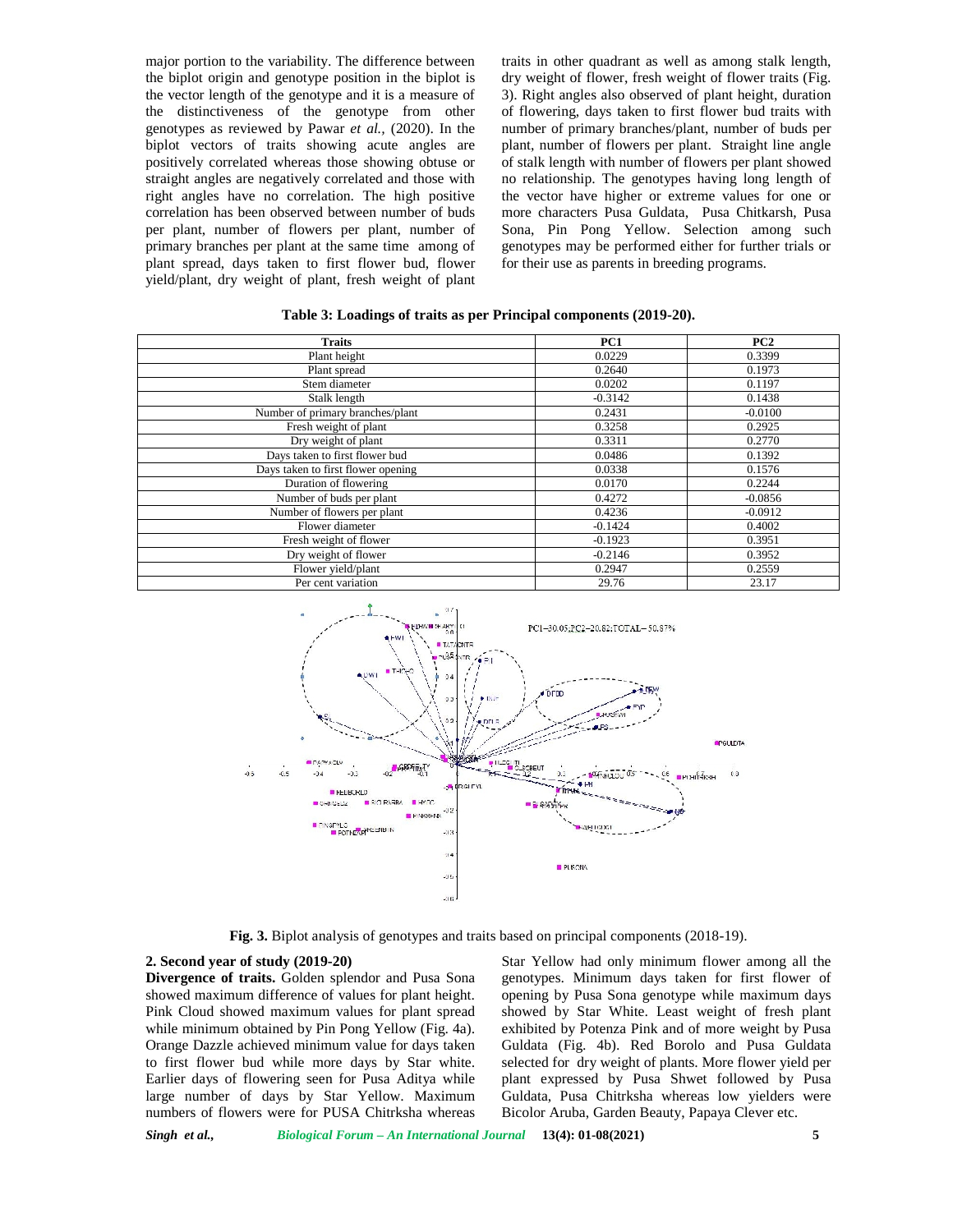

**Fig. 4a:** Radar chart to depict the divergence in traits (2019-20).



**Fig. 4b:** Radar chart to explore the divergence in traits (2019-20).

**Association analysis.** Significant positive correlation coefficient values had been observed for flower yield/plant with traits number of buds per plant, dry weight of plant, fresh weight of plant, number of flowers per plant, plant spread whereas weak negative correlations were seen with stalk length, stem diameter (Table 4). Direct correlation of dry weight of flower observed with fresh weight of flower, flower diameter, duration of flowering, stalk length, plant height while indirect with number of flowers per plant, number of buds per plant, number of primary branches per plant, days taken to first flower opening. Direct relations of fresh weight of flower exhibited with flower diameter, duration of flowering, stalk length, plant height along with indirect of number of flowers per plant, number of buds per plant, number of primary branches per plant and plant spread traits. Positive values observed for flower diameter with stem diameter, plant height, stalk length, days taken to first flower opening at the same time negative values evident with number of flowers per plant, number of buds per plant & number of primary branches per plant, plant spread. Positive perfect correlation of number of flowers per plant with number of buds per plant and significant positive with dry weight of plant, fresh weight of plant, number of

primary branches per plant, plant spread while indirect for stalk length, plant height & days taken to first flower opening. Similar behavior of number of buds per plant was observed as direct with dry weight of plant, fresh weight of plant, number of primary branches per plant, Plant spread and indirect with stalk length, plant height, days taken to first flower opening. Significant direct association had been expressed by duration of flowering with dry weight of plant and indirect with days taken to first flower opening traits. All positive values maintained by days taken to first flower opening while more magnitude with plant spread, days taken to first flower bud, plant height, stem diameter only. Negative correlation of very weak magnitude was expressed by days taken to first flower bud with stem diameter, number of primary branches per plant, stalk length traits. All direct relations with traits were exhibited by dry weight of plant except with stalk length. Trait fresh weight of plant also showed indirect with stalk length only. Significant direct with plant spread, number of buds per plant, number of flowers per plant, fresh weight of plant, flower yield per plant traits observed for number of primary branches per plant. Both types of correlations portrayed by stalk length while majority were of negative values.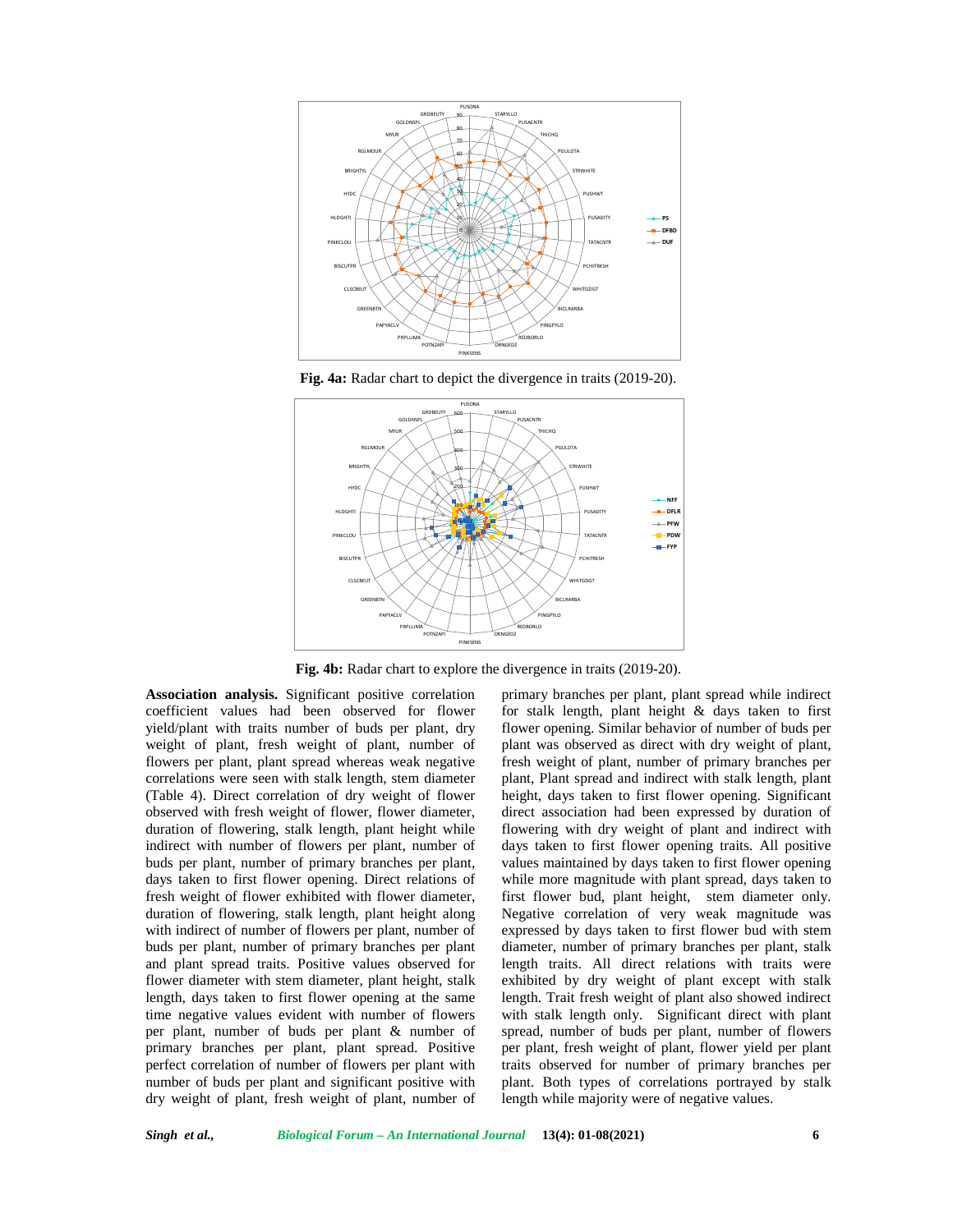**Table 4: Association analysis among important morphological traits (2019-20).**

|             | <b>PS</b> | SD        | SL               | PB        | <b>PFW</b> | <b>PDW</b> | <b>DFBD</b>                | <b>DFLR</b>                | <b>DUF</b> | NB.                 | <b>NFF</b>                                  | FD                         | <b>FWT</b>          | <b>DWT</b>                           | <b>FYP</b> |
|-------------|-----------|-----------|------------------|-----------|------------|------------|----------------------------|----------------------------|------------|---------------------|---------------------------------------------|----------------------------|---------------------|--------------------------------------|------------|
| PН          | 0.4580    | $-0.0040$ | 0.1168 0.0937    |           | 0.3270     | 0.3029     | $0.5675$ 0.3571            |                            | 0.1844     | $-0.1899$           | $-0.1855$                                   | 0.3741                     | 0.2886              | 0.2801                               | 0.1978     |
| <b>PS</b>   |           | 0.2671    | $-0.1426$ 0.4389 |           | 0.4950     | 0.4491     |                            | $0.3224$   0.4168   0.0784 |            | 0.3491              | 0.3409                                      | 0.1349                     | $-0.1376$ $-0.2131$ |                                      | 0.4684     |
| SD          |           |           | 0.1442           | 0.2025    | 0.1641     | 0.1964     | $-0.1358$ 0.2896 $-0.1338$ |                            |            |                     | $-0.0569$ $-0.0468$ 0.4015 $-0.0045$ 0.0031 |                            |                     |                                      | $-0.0567$  |
| SL.         |           |           |                  | $-0.2034$ | $-0.4492$  | $-0.4304$  | $-0.0077$ 0.1344 0.1383    |                            |            |                     | $-0.6437 - 0.6354$ 0.3491                   |                            | 0.4263              | 0.4474                               | $-0.1567$  |
| PB          |           |           |                  |           | 0.2637     | 0.2236     | $-0.1095$ 0.0016 0.1142    |                            |            | 0.4262              | 0.3971                                      |                            |                     | $-0.1231$ $-0.2816$ $-0.3217$        | 0.2742     |
| <b>PFW</b>  |           |           |                  |           |            | 0.9611     | 0.1090 0.1897              |                            | 0.1919     | 0.5481              |                                             | $0.5295$   0.2184   0.1743 |                     | 0.1432                               | 0.6201     |
| <b>PDW</b>  |           |           |                  |           |            |            | 0.1072                     | 0.1729                     | 0.2360     | 0.5783              | 0.5606                                      | 0.1491                     | 0.1414              | 0.1156                               | 0.6346     |
| <b>DFBD</b> |           |           |                  |           |            |            |                            | 0.4068                     |            | $-0.1374$ $-0.0273$ | 0.0081                                      |                            |                     | $0.0786$ -0.0670 0.0073 0.1264       |            |
| <b>DFLR</b> |           |           |                  |           |            |            |                            |                            | $-0.3682$  | $-0.1281$           | $-0.1187$                                   |                            |                     | $0.3540$ $-0.1638$ $-0.0661$         | 0.0750     |
| <b>DUF</b>  |           |           |                  |           |            |            |                            |                            |            | 0.0553              | 0.0379                                      |                            |                     | $0.0903$   0.4918   0.4418   0.3338  |            |
| NB          |           |           |                  |           |            |            |                            |                            |            |                     | 0.9962                                      |                            |                     | $-0.4138$ $-0.4209$ $-0.4619$ 0.6399 |            |
| <b>NFF</b>  |           |           |                  |           |            |            |                            |                            |            |                     |                                             | $-0.4177$                  |                     | $-0.4384$ $-0.4739$ 0.6320           |            |
| FD          |           |           |                  |           |            |            |                            |                            |            |                     |                                             |                            | 0.6415              | $0.6981$ 0.1379                      |            |
| <b>FWT</b>  |           |           |                  |           |            |            |                            |                            |            |                     |                                             |                            |                     | 0.9568                               | 0.2305     |
| <b>DWT</b>  |           |           |                  |           |            |            |                            |                            |            |                     |                                             |                            |                     |                                      | 0.1771     |

**Multivariate hierarchical clustering.** Multivariate hierarchical method had been utilized to understand the clustering mechanism of genotypes based on studied traits simultaneously. Clustering was used to study the genetic diversity and identification of cultivars of

chrysanthemum genotypes on the basis of morphological characters. Four clusters of genotypes had been seen in figure with eleven, five, ten, five genotypes respectively amounted to 36.7, 16.7 33.3 and 16.7 percent of total genotypes (Fig. 5).



**Fig. 5.** Multivariate hierarchical clustering of genotypes by Ward's method (2019-20).

**Biplot analysis.** First two principal components totaled about 52.9% of the phenotypic variation (Table 3). The first principal component (PC) contributed about 29.8% of the total variation and major traits were number of buds per plant, number of flowers per plant, dry weight of plant, fresh weight of plant, stalk length, flower yield per plant. Principal component two contributed 23.2% to the total variation. Variables *viz.,* flower diameter, dry weight of flower, fresh weight of flower, plant height, fresh weight of plant and dry

weight of plant contributed more for second component. The high positive correlation has been observed between number of buds per plant, number of flowers per plant, number of primary branches per plant at the same time among of plant spread, flower yield per plant, fresh weight of plant, dry weight of plant traits in other quadrant as well as among stalk length, dry weight of flower, fresh weight of flower, days taken to first flower bud traits (Fig. 6).



*Singh et al., Biological Forum – An International Journal* **13(4): 01-08(2021) 7 Fig. 6.** Biplot analysis of genotypes and traits based on principal components (2019-20).